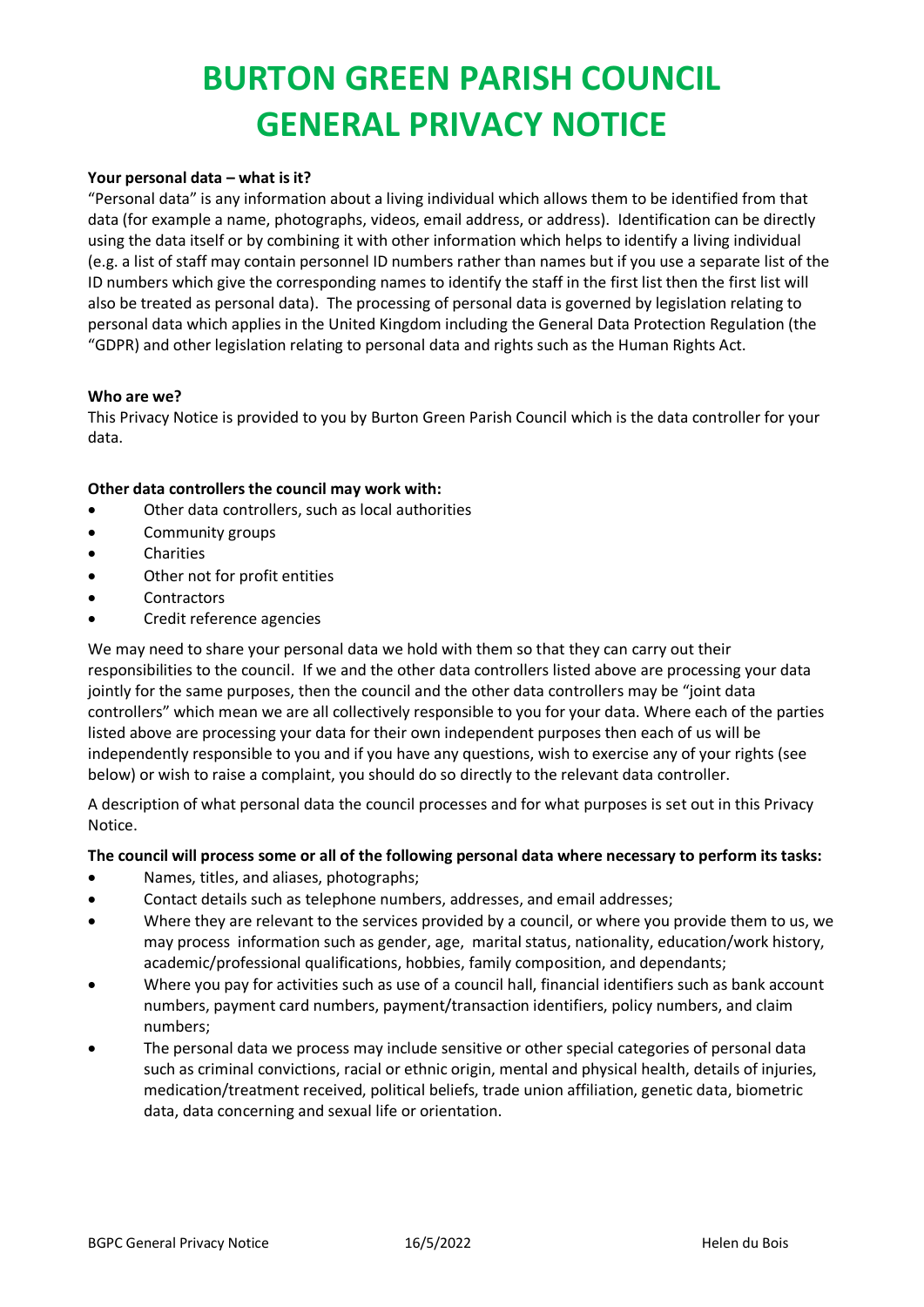#### **How we use sensitive personal data**

We may process sensitive personal data including, as appropriate:

- information about your physical or mental health or condition in order to monitor sick leave and take decisions on your fitness for work;
- your racial or ethnic origin or religious or similar information in order to monitor compliance with equal opportunities legislation;
- in order to comply with legal requirements and obligations to third parties.

These types of data are described in the GDPR as "Special categories of data" and require higher levels of protection. We need to have further justification for collecting, storing and using this type of personal data.

We may process special categories of personal data in the following circumstances:

- In limited circumstances, with your explicit written consent.
- Where we need to carry out our legal obligations.
- Where it is needed in the public interest.

Less commonly, we may process this type of personal data where it is needed in relation to legal claims or where it is needed to protect your interests (or someone else's interests) and you are not capable of giving your consent, or where you have already made the information public.

### **Do we need your consent to process your sensitive personal data?**

• In limited circumstances, we may approach you for your written consent to allow us to process certain sensitive personal data. If we do so, we will provide you with full details of the personal data that we would like and the reason we need it, so that you can carefully consider whether you wish to consent.

## **The council will comply with data protection law. This says that the personal data we hold about you must be:**

- Used lawfully, fairly and in a transparent way.
- Collected only for valid purposes that we have clearly explained to you and not used in any way that is incompatible with those purposes.
- Relevant to the purposes we have told you about and limited only to those purposes.
- Accurate and kept up to date.
- Kept only as long as necessary for the purposes we have told you about.
- Kept and destroyed securely including ensuring that appropriate technical and security measures are in place to protect your personal data to protect personal data from loss, misuse, unauthorised access and disclosure.

### **We use your personal data for some or all of the following purposes:**

- To deliver public services including to understand your needs to provide the services that you request and to understand what we can do for you and inform you of other relevant services;
- To confirm your identity to provide some services:
- To contact you by post, email, telephone or using social media (e.g., Facebook, Twitter, WhatsApp);
- To help us to build up a picture of how we are performing;
- To prevent and detect fraud and corruption in the use of public funds and where necessary for the law enforcement functions;
- To enable us to meet all legal and statutory obligations and powers including any delegated functions;
- To carry out comprehensive safeguarding procedures (including due diligence and complaints handling) in accordance with best safeguarding practice from time to time with the aim of ensuring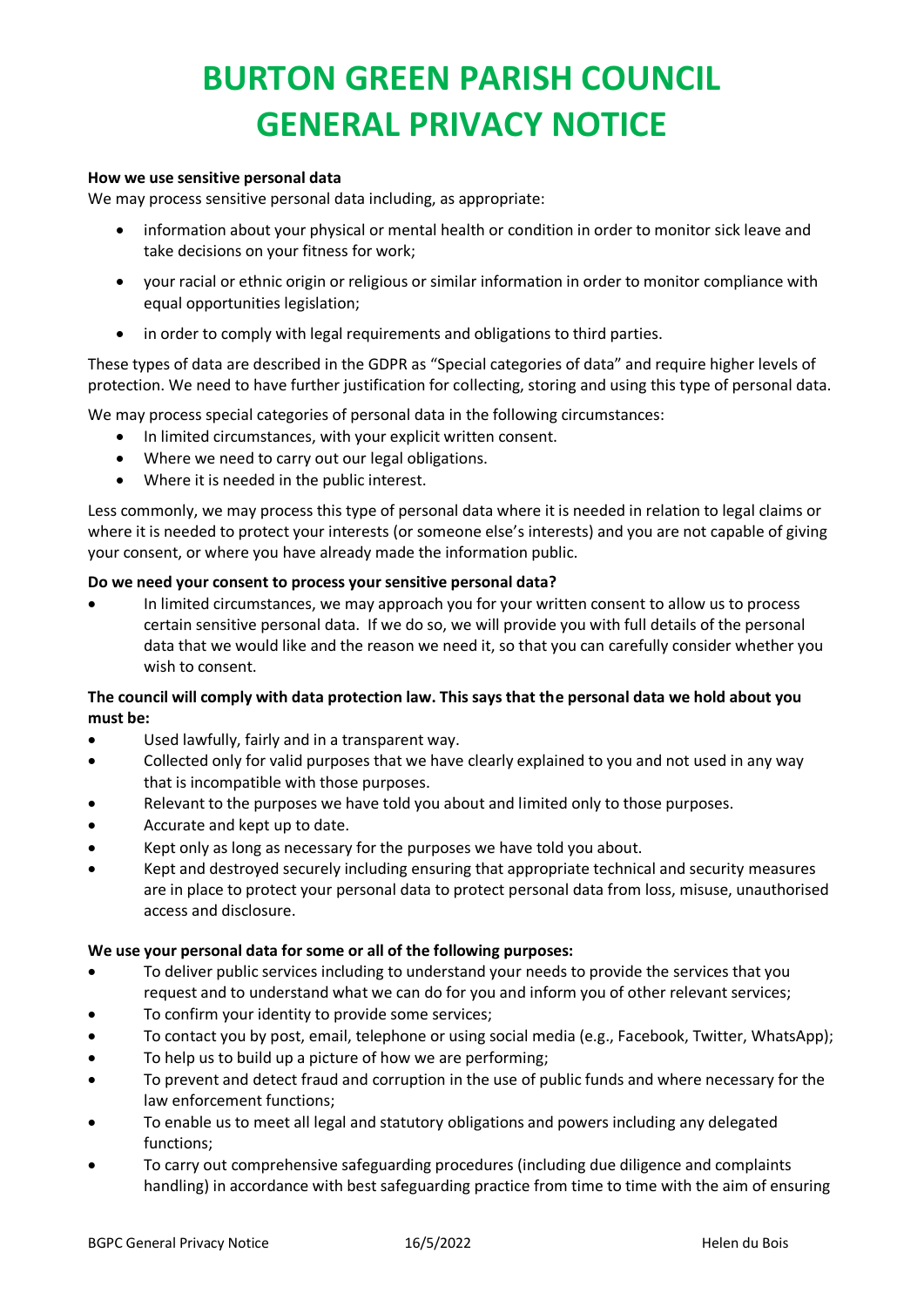that all children and adults-at-risk are provided with safe environments and generally as necessary to protect individuals from harm or injury;

- To promote the interests of the council;
- To maintain our own accounts and records;
- To seek your views, opinions or comments;
- To notify you of changes to our facilities, services, events and staff, councillors and other role holders;
- To send you communications which you have requested and that may be of interest to you. These may include information about campaigns, appeals, other new projects or initiatives;
- To process relevant financial transactions including grants and payments for goods and services supplied to the council
- To allow the statistical analysis of data so we can plan the provision of services.

Our processing may also include the use of CCTV systems for the prevention and prosecution of crime.

## **What is the legal basis for processing your personal data?**

The council is a public authority and has certain powers and obligations. Most of your personal data is processed for compliance with a legal obligation which includes the discharge of the council's statutory functions and powers. Sometimes when exercising these powers or duties it is necessary to process personal data of residents or people using the council's services. We will always take into account your interests and rights. This Privacy Notice sets out your rights and the council's obligations to you.

We may process personal data if it is necessary for the performance of a contract with you, or to take steps to enter into a contract. An example of this would be processing your data in connection with the use of sports facilities, or the acceptance of an allotment garden tenancy

Sometimes the use of your personal data requires your consent. We will first obtain your consent to that use.

### **Sharing your personal data**

This section provides information about the third parties with whom the council may share your personal data. These third parties have an obligation to put in place appropriate security measures and will be responsible to you directly for the manner in which they process and protect your personal data. It is likely that we will need to share your data with some or all of the following (but only where necessary):

- The data controllers listed above under the heading "Other data controllers the council works with";
- Our agents, suppliers and contractors. For example, we may ask a commercial provider to publish or distribute newsletters on our behalf, or to maintain our database software;
- On occasion, other local authorities or not for profit bodies with which we are carrying out joint ventures e.g. in relation to facilities or events for the community.

### **How long do we keep your personal data?**

We will keep some records permanently if we are legally required to do so. We may keep some other records for an extended period of time. For example, it is currently best practice to keep financial records for a minimum period of 8 years to support HMRC audits or provide tax information. We may have legal obligations to retain some data in connection with our statutory obligations as a public authority. The council is permitted to retain data in order to defend or pursue claims. In some cases the law imposes a time limit for such claims (for example 3 years for personal injury claims or 6 years for contract claims). We will retain some personal data for this purpose as long as we believe it is necessary to be able to defend or pursue a claim. In general, we will endeavour to keep data only for as long as we need it. This means that we will delete it when it is no longer needed.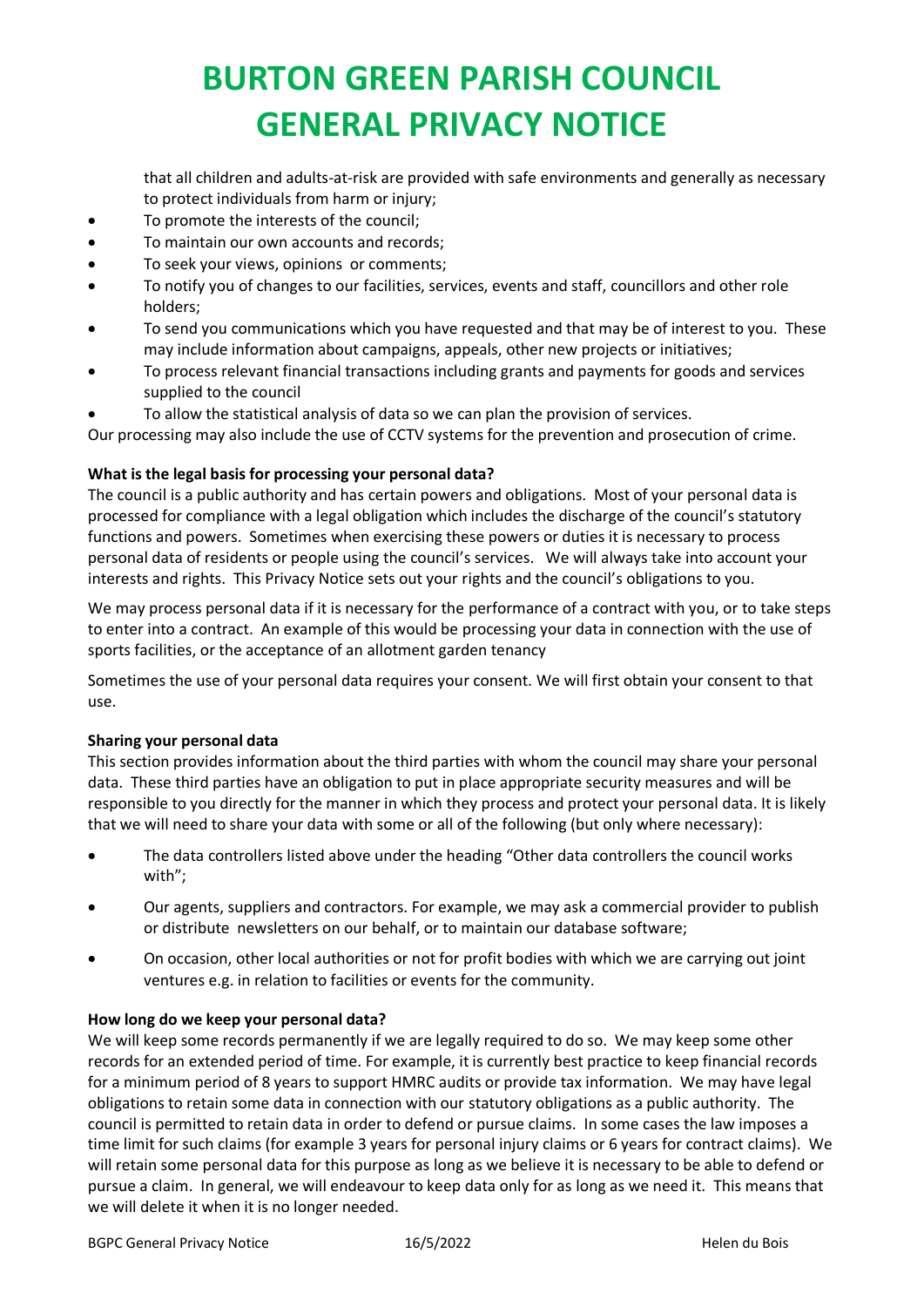## **Your rights and your personal data**

You have the following rights with respect to your personal data:

When exercising any of the rights listed below, in order to process your request, we may need to verify your identity for your security. In such cases we will need you to respond with proof of your identity before you can exercise these rights.

## *1) The right to access personal data we hold on you*

At any point you can contact us to request the personal data we hold on you as well as why we have that personal data, who has access to the personal data and where we obtained the personal data from. Once we have received your request we will respond within one month. There are no fees or charges for the first request but additional requests for the same personal data or requests which are manifestly unfounded or excessive may be subject to an administrative fee.

## *2) The right to correct and update the personal data we hold on you*

If the data we hold on you is out of date, incomplete or incorrect, you can inform us and your data will be updated.

## *3) The right to have your personal data erased*

If you feel that we should no longer be using your personal data or that we are unlawfully using your personal data, you can request that we erase the personal data we hold. When we receive your request we will confirm whether the personal data has been deleted or the reason why it cannot be deleted (for example because we need it for to comply with a legal obligation).

## *4) The right to object to processing of your personal data or to restrict it to certain purposes only*

You have the right to request that we stop processing your personal data or ask us to restrict processing. Upon receiving the request we will contact you and let you know if we are able to comply or if we have a legal obligation to continue to process your data.

### *5) The right to data portability*

You have the right to request that we transfer some of your data to another controller. We will comply with your request, where it is feasible to do so, within one month of receiving your request.

## *6) The right to withdraw your consent to the processing at any time for any processing of data to which consent was obtained*

You can withdraw your consent easily by telephone, email, or by post (see Contact Details below).

## *7) The right to lodge a complaint with the Information Commissioner's Office.*

You can contact the Information Commissioners Office on 0303 123 1113 or via email https://ico.org.uk/global/contact-us/email/ or at the Information Commissioner's Office, Wycliffe House, Water Lane, Wilmslow, Cheshire SK9 5AF.

### **Transfer of Data Abroad**

Any personal data transferred to countries or territories outside the European Economic Area ("EEA") will only be placed on systems complying with measures giving equivalent protection of personal rights either through international agreements or contracts approved by the European Union. Our website is also accessible from overseas so on occasion some personal data (for example in a newsletter) may be accessed from overseas.

### **Further processing**

If we wish to use your personal data for a new purpose, not covered by this Privacy Notice, then we will provide you with a new notice explaining this new use prior to commencing the processing and setting out the relevant purposes and processing conditions. Where and whenever necessary, we will seek your prior consent to the new processing.